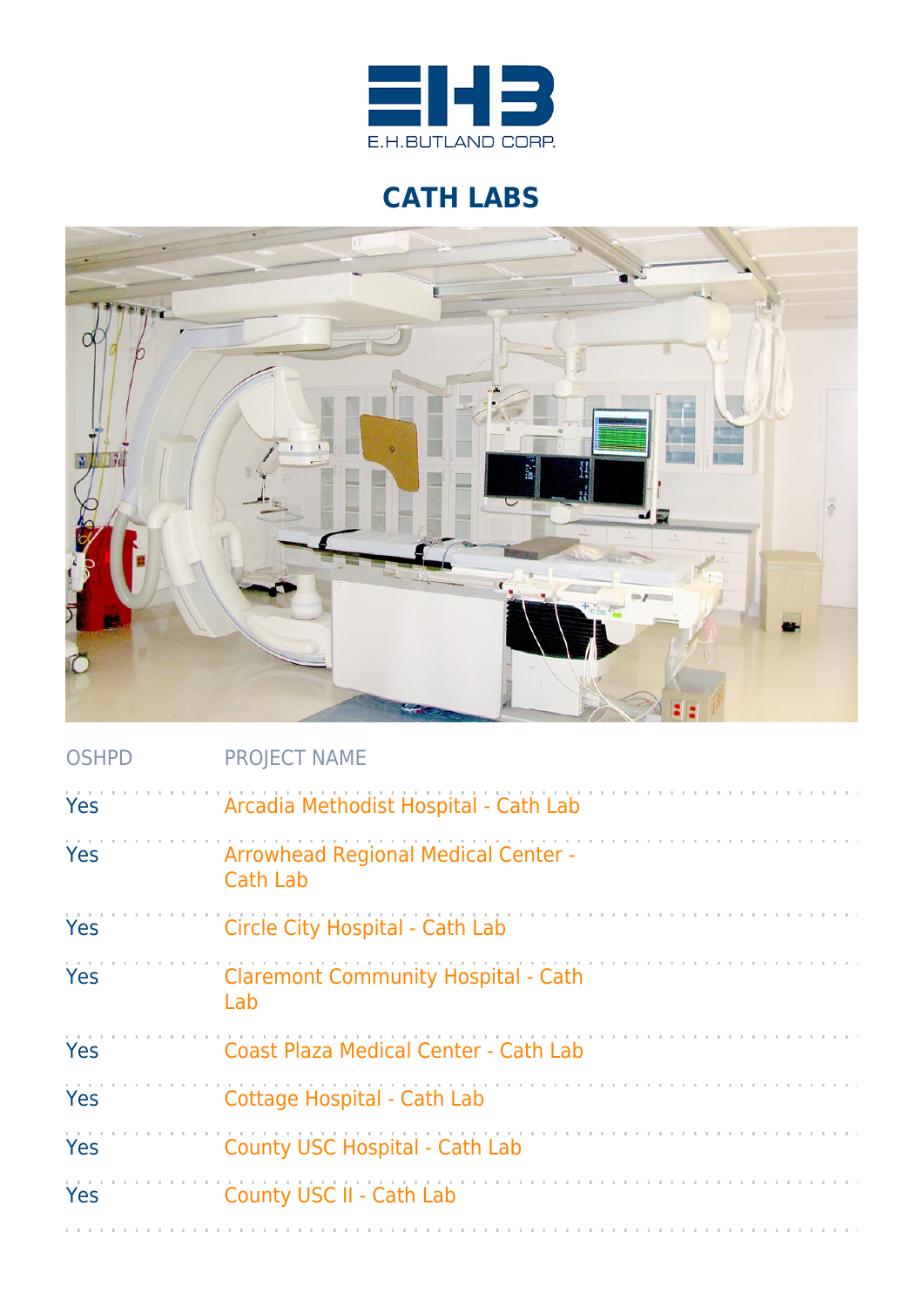| <b>OSHPD</b> | <b>PROJECT NAME</b>                                          |
|--------------|--------------------------------------------------------------|
| Yes          | Desert Regional Medical Center - Cath<br>Lab                 |
| <b>Yes</b>   | El Cajon Hospital - Cath Lab                                 |
| Yes          | Fremont Cardiac Center - Cath Lab                            |
| Yes          | <b>Glendale Memorial Hospital - Cath Lab</b>                 |
| Yes          | <b>Granada Hills Community Hospital -</b><br><b>Cath Lab</b> |
| Yes          | Harbor UCLA - Cath Lab                                       |
| Yes          | Hawthorne Memorial Hospital - Cath<br>Lab                    |
| Yes          | Hoag Memorial Hospital - Cath Lab                            |
| Yes          | Irvine Regional Hospital - Cath Lab                          |
| Yes          | Ken Norris Medical Center - Cath Lab                         |
| Yes          | La Mirada Medical Center - Cath Lab                          |
| Yes          | Lancaster Community Hospital - Cath<br>Lab                   |
| Yes          | Loma Linda University Medical Center -<br><b>Cath Lab</b>    |
| Yes          | Los Alamitos Medical Center - Cath Lab                       |
| Yes          | Martin Luther King Medical Center -<br><b>Cath Lab</b>       |
| Yes          | Merced Community Hospital - Cath Lab                         |
| Yes          | Mission Bay Hospital - Cath Lab                              |
| Yes          | North Bay Healthcare Services - Cath<br>Lab                  |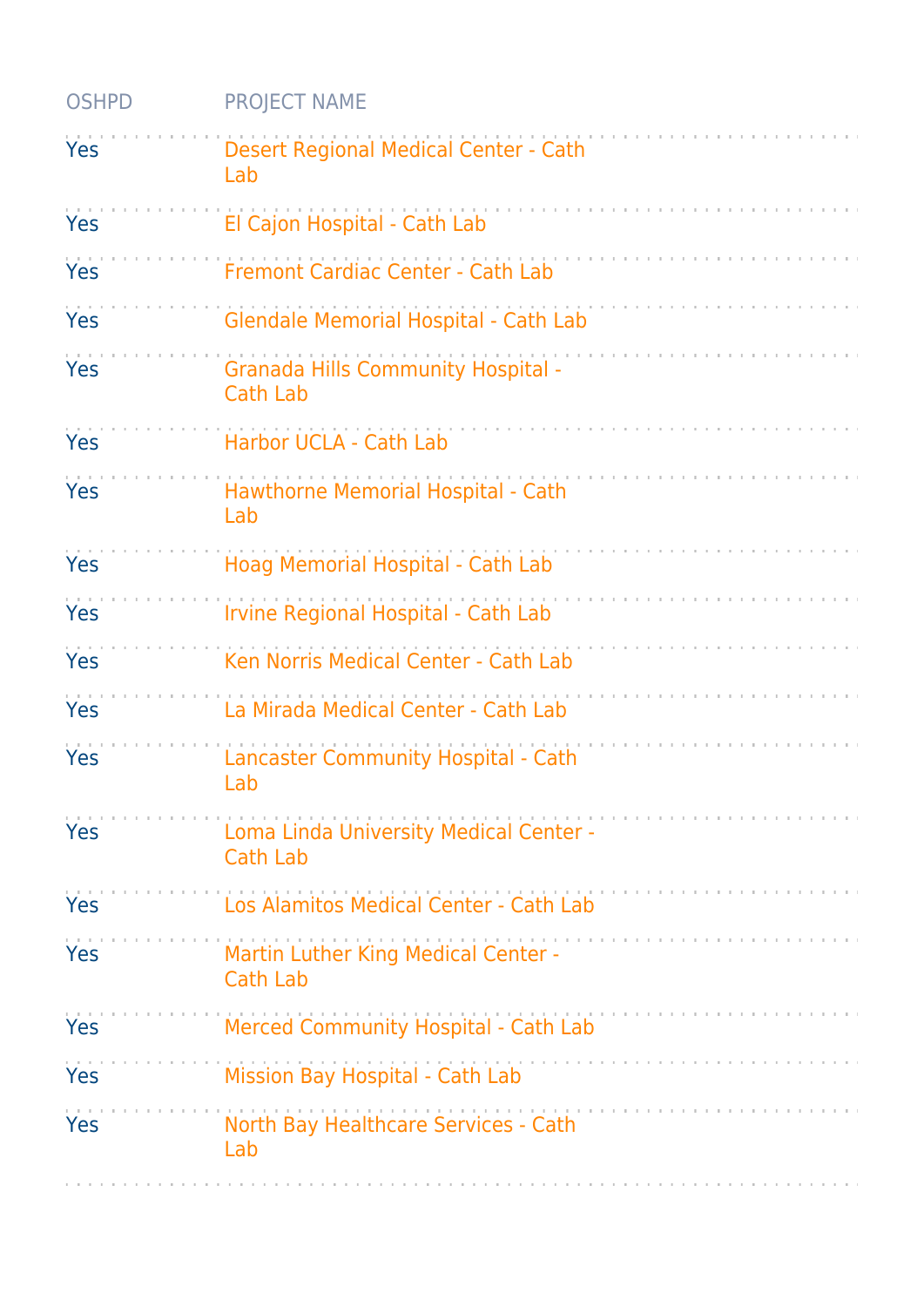| <b>OSHPD</b> | <b>PROJECT NAME</b>                                    |
|--------------|--------------------------------------------------------|
| Yes          | North Hollywood Medical Center - Cath<br>Lab           |
| Yes          | <b>Olive View Medical Center - Cath Lab</b>            |
| Yes          | Palmdale Hospital - Cath Lab                           |
| Yes          | Pomona Valley Medical Center - Cath<br>Lab             |
| Yes          | Providence Tarzana Medical Center -<br><b>Cath Lab</b> |
| Yes          | Queen of Angels Hospital - Cath Lab                    |
| Yes          | Rancho Encino Hospital - Cath Lab                      |
| Yes          | Rancho Los Amigos Hospital - Cath Lab                  |
| Yes          | Riverside Community Hospital - Cath<br>Lab             |
| Yes          | Ross Loos Medical Center - Cath Lab                    |
| Yes          | San Gabriel Valley Hospital - Cath Lab                 |
| Yes          | Santa Cruz Hospital - Cath Lab                         |
| Yes          | Sierra Vista Medical Center - Cath Lab                 |
| Yes          | Simi Valley Adventist Hospital - Cath<br>Lab           |
| Yes          | St. Lukes Medical Center - Cath Lab                    |
| <b>Yes</b>   | St. Mary's Hospital - Cath Lab                         |
| Yes          | <b>USC/Norris Cancer Hospital - Cath Lab</b>           |
| <b>Yes</b>   | <b>Ventura Community Hospital - Cath</b><br>Lab        |
| Yes          | <b>Washington Hospital - Cath Lab</b>                  |
|              |                                                        |